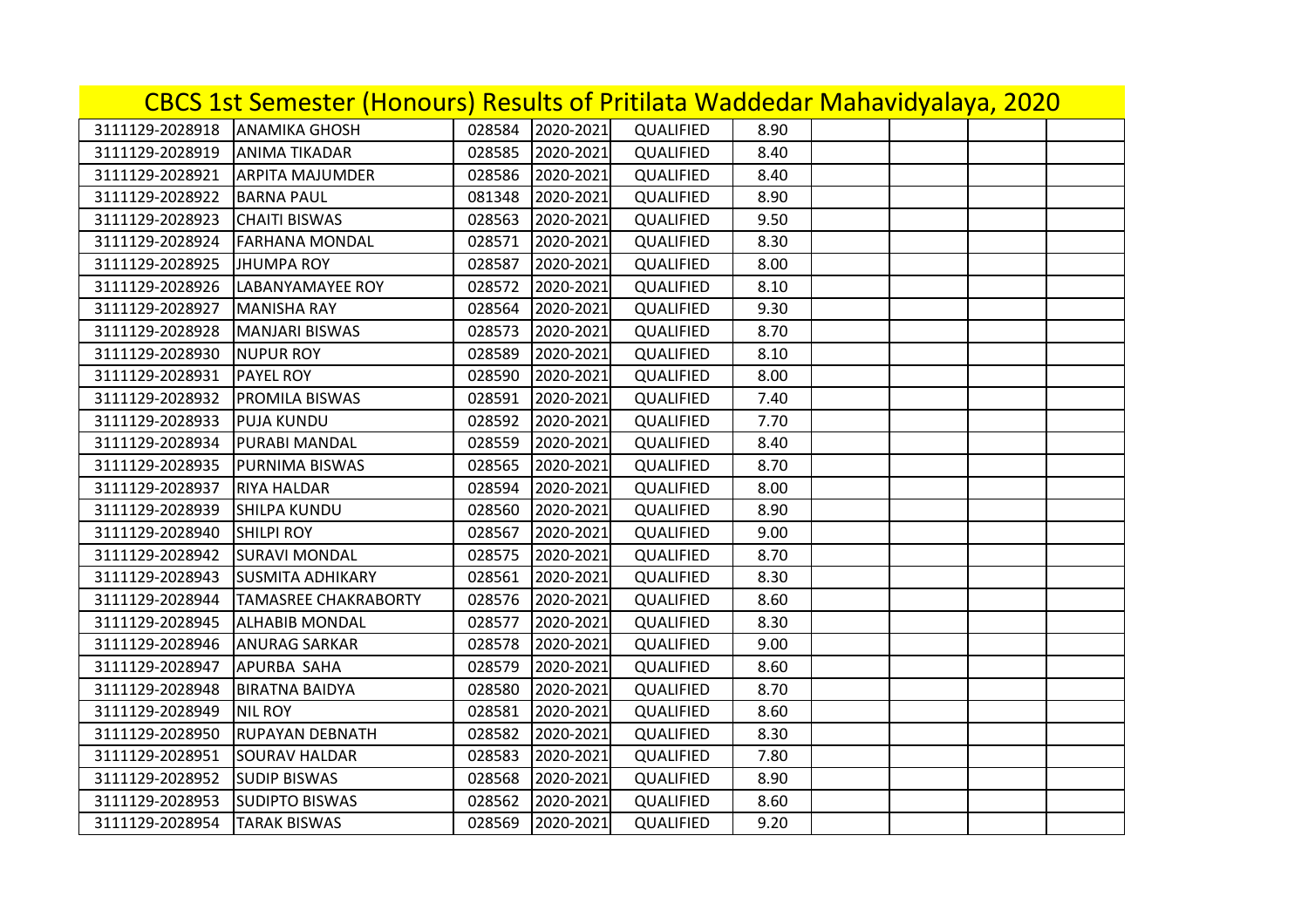| 3111129-1927392 | <b>ADITI BISWAS</b>     | 026976 | 2019-2020 | QUALIFIED               | 6.20 |                                |          |               |
|-----------------|-------------------------|--------|-----------|-------------------------|------|--------------------------------|----------|---------------|
| 3111129-1927394 | <b>ANISHA MAJUMDER</b>  | 026939 | 2019-2020 | QUALIFIED               | 6.50 |                                |          |               |
| 3111129-1927395 | <b>ANITA MANDAL</b>     | 026940 | 2019-2020 | QUALIFIED               | 6.70 |                                |          |               |
| 3111129-1927396 | <b>ANKITA GHOSH</b>     | 026941 |           | 2019-2020 SUPPLEMENTARY |      | <b>BNGHCC-1, BNGH EDCHGE-1</b> |          | <b>ENVSAE</b> |
| 3111129-1927398 | <b>BIPASHA SIKDER</b>   | 026977 | 2019-2020 | QUALIFIED               | 7.20 |                                |          |               |
| 3111129-1927399 | <b>BRISTI SIKDER</b>    | 026978 |           | 2019-2020 SUPPLEMENTARY |      | ENGHCC-1, ENGH EDCHGE-1        |          |               |
| 3111129-1927402 | <b>JOYSHRI BISWAS</b>   | 026943 | 2019-2020 | QUALIFIED               | 7.60 |                                |          |               |
| 3111129-1927403 | <b>KANIKA MANDAL</b>    | 026944 | 2019-2020 | QUALIFIED               | 8.60 |                                |          |               |
| 3111129-1927404 | LILI ROY                | 027000 | 2019-2020 | QUALIFIED               | 6.20 |                                |          |               |
| 3111129-1927405 | MADHUMITA KARMAKAR      | 026968 | 2019-2020 | QUALIFIED               | 6.70 |                                |          |               |
| 3111129-1927406 | <b>MAHUYA MANDAL</b>    | 026945 | 2019-2020 | QUALIFIED               | 6.80 |                                |          |               |
| 3111129-1927407 | <b>MAMPY SARKAR</b>     | 027001 |           | 2019-2020 SUPPLEMENTARY |      | HISHCC-1, HISH PLSHGE-1        |          |               |
| 3111129-1927408 | MITHU KARMAKAR          | 026946 | 2019-2020 | QUALIFIED               | 7.10 |                                |          |               |
| 3111129-1927409 | <b>MOUMITA BISWAS</b>   | 026947 | 2019-2020 | QUALIFIED               | 6.80 |                                |          |               |
| 3111129-1927411 | <b>MOUSUMI SARKAR</b>   | 026949 | 2019-2020 | QUALIFIED               | 7.60 |                                |          |               |
| 3111129-1927414 | <b>NARGIS KHATUN</b>    | 026969 | 2019-2020 | QUALIFIED               | 5.90 |                                |          |               |
| 3111129-1927415 | PIYALI SARKAR           | 026952 | 2019-2020 | QUALIFIED               | 6.50 |                                |          |               |
| 3111129-1927417 | PRITI KARMAKAR          | 026953 | 2019-2020 | QUALIFIED               | 7.10 |                                |          |               |
| 3111129-1927418 | PRIYA MONDAL            | 026954 | 2019-2020 | QUALIFIED               | 7.70 |                                |          |               |
| 3111129-1927419 | PRIYASHA BISWAS         | 027003 | 2019-2020 | QUALIFIED               | 6.20 |                                |          |               |
| 3111129-1927426 | <b>RUMI DAS</b>         | 026981 | 2019-2020 | QUALIFIED               | 7.00 |                                |          |               |
| 3111129-1927427 | <b>SAMPA BISWAS</b>     | 026958 | 2019-2020 | QUALIFIED               | 7.80 |                                |          |               |
| 3111129-1927430 | <b>SUKLA MALLICK</b>    | 026959 | 2019-2020 | QUALIFIED               | 8.30 |                                |          |               |
| 3111129-1927439 | <b>ARINDAM BISWAS</b>   | 026962 | 2019-2020 | QUALIFIED               | 6.40 |                                |          |               |
| 3111129-1927441 | <b>BANTI SHIL</b>       | 026963 |           | 2019-2020 SUPPLEMENTARY |      | <b>BNGHCC-1, BNGH PLSHGE-1</b> |          |               |
| 3111129-1927442 | <b>BIJAN SARKAR</b>     | 027006 | 2019-2020 | QUALIFIED               | 6.60 |                                |          |               |
| 3111129-1927443 | <b>BILTU SARKAR</b>     | 026972 | 2019-2020 | QUALIFIED               | 7.50 |                                |          |               |
| 3111129-1927445 | DIP MAJUMDAR            | 027007 | 2019-2020 | QUALIFIED               | 6.20 |                                |          |               |
| 3111129-1927446 | HARICHHUR RAHAMAN MALIT | 027008 | 2019-2020 | QUALIFIED               | 6.70 |                                |          |               |
| 3111129-1927448 | <b>INDRAJIT PAUL</b>    | 026964 | 2019-2020 | QUALIFIED               | 6.80 |                                |          |               |
| 3111129-1927462 | <b>SASWATA MITRA</b>    | 026965 |           | 2019-2020 SUPPLEMENTARY |      |                                | HISHGE-1 |               |
| 3111129-180020  | RIYA SHARMA             | 027527 | 2018-2019 | QUALIFIED               | 6.60 |                                |          |               |
| 3111129-180029  | <b>SONIA MONDAL</b>     | 027515 | 2018-2019 | QUALIFIED               | 8.60 |                                |          |               |